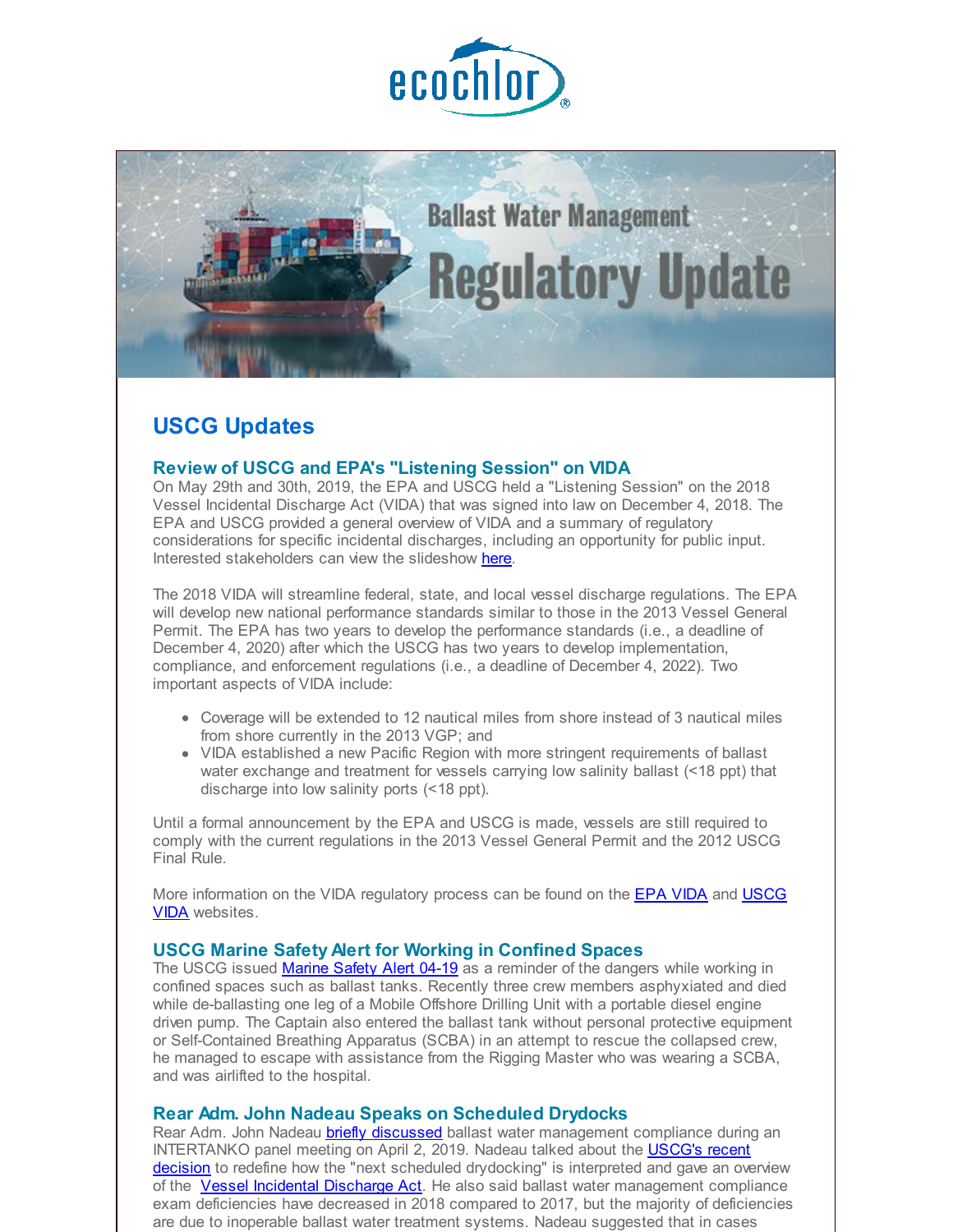where the system is not working, the best course of action is to notify the Captain of the Port while the vessel is still offshore to give the vessel owner and USCG sufficient time to develop a contingency plan, if possible.

# **USCG Type Approvals**

The USCG announced issuance of the following USCG Type Approval certificates:

17th Type [Approval](http://r20.rs6.net/tn.jsp?f=001obKBz4J7XbEJUJ5Ck_RjSesS5e4OjAGq2TXvL6vR-qVl35QEYfQQoGQ04oaiqG96Wp0OdDuvLHyhG5l35WjWTi2-D6QMF1izl-q-FvycFdj8UjYT_okN1TOUtPMofKnXUViollX9gAsOwOVzZlEus5Jovz-sDuYN1aRoLAffX0pHgwD3n50IbWTsC6AI00ckjoeZth9OuSi8-2dWBz_lMqTrqTGSUjjBVZD_9mCkl_pGoe-vszNOQu8J8PsPYU-AV4UDkvV2SnpNH97bI-9d4W8SK5KWT7bHpusDbpXWVt8E8ANZG1kxty53eQY1egdxPWX18rFI8uBnxh3HnaeA-YXE0ARMN29I0LyHeXupDi-NUc4cF3Ohl_hmz0yZ-leaO9GbnotWy3qS80I8sltsK-Mq9HdiTAyyCJ0R73RFcabyMVAExuBaXZj5ocm-ScqEHd-w8t593rEMkd5kHqNu5Hm4U9zh11bs_u6rUEbJr7AkO9gcAtsx81c9K8byk1E0tJWtfEfYBOeiZr1OpfnYUQ==&c=&ch=) to DESMI Ocean Guard A/S for the CompactClean BWMS 18th Type [Approval](http://r20.rs6.net/tn.jsp?f=001obKBz4J7XbEJUJ5Ck_RjSesS5e4OjAGq2TXvL6vR-qVl35QEYfQQoGQ04oaiqG96wheglfZi4P9_Uw_ffogBUAG5q6wIz23lZ9G-w-JQAt7sOCN8NkdOWIMze4LFoTJr6NSWlYz7m-Re9mo7B0IFHaHKU8wVP3T7smEhjWO527Oq3B-X30YI4_6AQFxUEHjxa40qbB3Vd1_RaJ0-e27cCy7y9AlU-iQHEBXT64TBMXDI9pbZV4ZQJzAe1iC6yq8ehsOtSb0LVW1NupxUTVDj_7nwBvx5xnRUiIBOL922Wr9YcuUk3x5SS4Zopb0lrQOmizl4xqgPZoZH9FIpg93x2mRWk0VI1sQW_jVBqUZOyn2CvcXQM2bGrvbf3revm785&c=&ch=) to Wärtsilä Water Systems, Ltd. for the Aquarius UV BWMS 19th Type [Approval](http://r20.rs6.net/tn.jsp?f=001obKBz4J7XbEJUJ5Ck_RjSesS5e4OjAGq2TXvL6vR-qVl35QEYfQQoGQ04oaiqG96ikpinkTiSiSSeApT4Ncapxh1FHxQ4ZdWd9iDq_9H4QVt2ktxZn7cHo3yFUsmOkckRqxdqGlo-3MF07NwcZphYyJp0VF2Kc7xlEUrQHsy_CVhKtgNNH9xjYQcgQykT42uAykwUpqWpPG_GRDQjknuYeVK-wLLa2WnF8r4H9SjvaF4Wxfi26VvEBF6elqDF6fAWPwwNpdX1l2fyMrJkVZrEU-YCdHYQQuBVvjiPs0ohM8ViggpMZtIoBC1lMatp040Pr7msNsxl_HwKK-UY3pPNNl6W2bH_gQaJaH4S1ytlI4enwLlqwrwzoCSPKDdWW1PKp62jWpsm1DQj8BdEmrEG9x0fRIeDB27B3e9tSVOlJ4BiUC3VHIXrw5oKsW297r60RH53I7BSjqo4Xc2bGSTdWKofoxqQ4mLTLv5yvsMSURySHhogh8A5gIJ6yFjZFaH-HE5fnDMCFW4Y8Fs61Zaxw==&c=&ch=) to Alfa Laval Tumba AB for the PureBallast 3.2 BWMS 20th Type [Approval](http://r20.rs6.net/tn.jsp?f=001obKBz4J7XbEJUJ5Ck_RjSesS5e4OjAGq2TXvL6vR-qVl35QEYfQQoGQ04oaiqG96QK2299cbqjSn7s6dUcPuAQ_8qWN6msyk9mx3HIDn4_yV_PZB-uGOF_XVpCCsFiJ0wSswbF4-inOAekpddRf0PflF3sSj3wa7FMvPD80eUweYoAaBqZaztUiGAzP8BlTYbao2Qp-z__g8sUJvSZb7G8QziYsK83AD2yQE7NHkh9bgwAE3QHE-Vym_Rvw8lJtRCg0IA66W9n_qVk7hfvR-4uPRlMZfXpVPOgkf7UtLjgWpX_njrrluXv98nTfrvRMCDN39jINSVVe5J-_EWurKVc9nFQsFEgJfZY3CyfSlCTBa6qE01FKJnFpqWNSVOsdRA-x7MVWInuGtJ_verzYAJg==&c=&ch=) to Cathelco, Ltd. for the Evolution UV BWMS

The USCG has received the following Type Approval applications:

EcoBallast BWMS from Hyundai Heavy Industries Co., Ltd. 24th [application](http://r20.rs6.net/tn.jsp?f=001obKBz4J7XbEJUJ5Ck_RjSesS5e4OjAGq2TXvL6vR-qVl35QEYfQQoE_bhEcQ1vCJPuDvubswk5FF3fjlczDLEr90mHuOjEXGvTviZq6jXCk-wyDiPQqcuIke_qF55cImnDhgz4vm5Huqosni7ACjBzXhkeMUuYC1TGejEQwZVgWqyraOnF41dQ4iYKm_qjDtgk3sAOgFTPMzZ1xHV7qEkqD-Yo9ZyTyow3CkQjLnbYECG_ZkUaqCYLLiroaagZFG5sQvXTPoVmR_Pago7b51CzoPL5juUsfAG3_qOp_bJltpUOOz59Y9j0OLyx_kDmxmfCx2gZ80eQeMEIDI7Q7_LYZH4YdnhgJB-HHDSEmdgIjNL7rW3Ckmh5DiqJgz2L15z1wgzxXmycgo9Y_io6Mjt6nHMozdR-CoSNuZshc8C-XFqF0Rs5PaIFQB6ownrAxZ89OCesOw9KSvtbmtBqUZ8A==&c=&ch=) KE-(E)C BWMS by Miura Co., Ltd. 25th [application](http://r20.rs6.net/tn.jsp?f=001obKBz4J7XbEJUJ5Ck_RjSesS5e4OjAGq2TXvL6vR-qVl35QEYfQQoGQ04oaiqG96symk4sEV3WjaxtEDnK6MV2jVKY3uFFS9tqc4t-4jHltk2L-kKSljl0LQwHIZwxoPlkf21nisdbZ3v2RLllxFEgeYMLwqlwnhD89hyb9U9BbvirSJzHNhuidoXmYT3bZzkdawQ6mfviz2LLJ5A7GiUGir7CyT4wbeKcueZsNTPVwCSKwtLPE2Copp9a8ng7KLxpvTjoQErGUBjCwf5viAlOU69L_beSP3DkbJaIojW5yl_ENOtH4u_-QxqXJulpbbhoMUCq65TjoFeGxdHrvhXt_3nqqeVkXIRVsdrhQJC4VNioVLFdLox0ndv_k_3RKuYNSTvZ5S3dW0RfLiMROW0ZGrh4N-y3Ll2v2sV8eyCzEf8f8u9wRkCgR34q0VWt0seCbpZlwMyDnQtSZyXS_hDgBrSQXy2zRO-zf5YscWufIewfVbx8ABWhO0XwjIB0LF&c=&ch=) Blue Ocean Shield BWMS by COSCO Shipbuilding Industry. 26th [application](http://r20.rs6.net/tn.jsp?f=001obKBz4J7XbEJUJ5Ck_RjSesS5e4OjAGq2TXvL6vR-qVl35QEYfQQoE_bhEcQ1vCJujDGBEssGietzFD4xIY8ljMq-n2rGbfUhhwB1GKXvLbO1mjjPi7vGTVZwPYQ9BjrSfu3Sx98cgMnORfT3s5Cu0FwPIcKoEzS2RFvp0eX8KJrl-lJKDbttErXMVeA3H6B153sg16Fyx50px1GTo6bhYSaSkKMdcxsN8L9MzVBzBStXKGahSNOzTALdunnWqJ_qIQfwAUgVqJMEd4-uxo5UddLyQvOa-H2zhvkIYcmWVnobZOdpsRLuuT93hqb3sSlRpnuhvIyCMGNTr5Mkd2HheeXjl2Xaa29iuYQ5f2kYVB7BuZOFc36Y9nl-Oj341EFPVsN2xu5jow=&c=&ch=)

The USCG has continued to maintain a [current](http://r20.rs6.net/tn.jsp?f=001obKBz4J7XbEJUJ5Ck_RjSesS5e4OjAGq2TXvL6vR-qVl35QEYfQQoAE9T_emoHrwDzJNSMLJ5qsj5gpFn6ppN3eT0YsRV_4OWr3vCzYObMZzlS7ADzMXS_bkso83BlGJSBc3D0hzr5KRRfj9CJiifm_MJ5Uka_SuGN64JABNLToeAXT8hcprtLqsbvBIeZASOXcjZnOd5TbrjDH0Yqz-S702r9fbodrDDeOSNcstkcPuS9ufPekQWIoEjeurNkCGewNfoCW1kqYBy1GD4c-zPJIPDNCBLvzN8TLYip9VftJQvX5HvLSO6uMIMO7E9UJNZfhayMSrGe3iF5uv8uslvsFSDwMsZQvjll0Q-a5_87JVX0TyRPHbgb_zFfJ21KQBBeF5tfq9v-9r_1lPlegG9PekSY52kwPlxiam2KG0Tatw7uWIT5iKPoM1cR_NCQJ2GJUtZ3FK8rkDDJaNMv7M_Q9ZDStGfUJagiXdJtUPSPaAp8xR1quld1639Yj_jzoENFKJpq-3Ed06hqJH72QClA==&c=&ch=) list of approved BWMS and the status of Type Approval applications.

# **International News**

#### **MEPC 74 Summary**

The 74th session of the IMO's Marine [Environment](http://r20.rs6.net/tn.jsp?f=001obKBz4J7XbEJUJ5Ck_RjSesS5e4OjAGq2TXvL6vR-qVl35QEYfQQoGQ04oaiqG962lRCuUv0bQeojjbuj6YVVfLLubinr47pf-AajOYXvJYw0byqVzPkgoZnAiZ9x_RXEutKUMfkegEEfZ1bRh-ZBtoxmhjIrDV84R6QYvOdifKGXlHylPLS2_NNqtESq9GBIXj9gOJZLZqov1K_3lnpvKXL-f5nmb-_xdPEkKG08bnlyq4MIhSXW1lmZX50W8wPqfn-r6QYig8x5AsVz8fAfgQmBiw-i7EhJsx6s2nt6UFpT-YBK8XU-3JbRZm-2fOi9c2DHzx4mm2TJU8rSWzbObAYaZai62aIynmi7lvibifP_5mpO6Npm8WrmqtedzEWAeR1WeJSAmk=&c=&ch=) Protection Committee (MEPC) was held May 13-17, 2019. A few of the ballast water items addressed include:

- Draft amendments to Regulation E-1 of the BWM Convention to make BWMS Commissioning Testing using indicative analysis mandatory for all installations, with a view to adoption at MEPC 75;
- Invitation for submissions to PPR 7 with proposals for possible revisions to BWM.2/Circ.70 (BWMS Commission Testing Guidance) in light of the draft amendments to Regulation E-1;
- Invited submissions of proposals for development of a standard for verification of BW compliance monitoring systems (i.e., indicative analysis instruments) to PPR 7;
- Minor amendment to the International BWM Certificate form; and
- Approved revisions to the Data gathering and analysis plan, to be circulated as BWM.2/Circ.67/Rev.1.

# **DNV GL Summarizes IMO Update**

DNV GL summarized important IMO [requirements](http://r20.rs6.net/tn.jsp?f=001obKBz4J7XbEJUJ5Ck_RjSesS5e4OjAGq2TXvL6vR-qVl35QEYfQQoGQ04oaiqG96oxiou_7DbW5uRtjsQgTsGDrXWl1SgVTIBdQWeLSKxEprPdunV0UyiUzuRlmWxRRQr2X6DtMRfQuucTaNAuWSOaMA4qXQNNqmBOnbHN89ldKSnBTYq1fZVE1_Jh_hPqbBT37FONuE8LAFRspV7JuYpjDKa-u6P1wP5zJ_ugOdpeIq7XHSrECDVpiALr5uXzdu8bzmMO8CWne9aFtOS5PDvwnZV5Rw1S1vZhO4ikfCkp-heXqkSTrvntcVDdsrtqcTkoFHUTrup_rTaNBKuiqW-DylW1bus2Py3hqXYllaR1ijhTnTpf-q39iru0vMu_w4OwDIOARK5h52cA1tcPvyjFdyh-Na9FJTKQ8n7SS-uPdlekQZftF4DMDaqWfMrJABpL3gJj7FL9Q=&c=&ch=) entering into force from 1 July 2018 to 31 May 2021. Some IMO requirements to look for include compliance with the ballast water D-2 standard, ballast water management system installation dates, introduction of the Code for Approval of Ballast Water Management Systems, and revision of Guideline 8 (G8).

#### **Belgium to Test for BWM Compliance**

Belgium is to begin testing [vessels](http://r20.rs6.net/tn.jsp?f=001obKBz4J7XbEJUJ5Ck_RjSesS5e4OjAGq2TXvL6vR-qVl35QEYfQQoGQ04oaiqG96lAKtDkCIxzSMwIaECbcJ6lGyMItjQiYWlX_w00tSvSxdav2mlxzGQa505YAtMhbeRET74TEa64i8IRHdw1jsCscOf4-JHkFgwEiJL_WHzOT9APuvm2eOFlBr5-wZpkJReTF5CPntf0Z73zXRfFu5920AM02atR-I8yfN_S7tbwzskqKHvLmZtMLfLb6bq5prXmDjRizCTbqh-hneEwvEgu6JmZQMd66NacEKKwZa4gtAmYJpXGY15KWpw-LEppxbFSpoPZbreCXtx8L6sDKDbtMs2BiX0IRVmApySwTfaC21YzwL9kVfU_3D4Ipt9Oe2LK8a8eg5jFlH72yUnCyEkP0yQb-2cqM4-hPn_ebWcJZpwsZtk-irexMvFzMjePBwT3nb-Vu6HL6O2JlHrl235Y7Zij9gVEoe&c=&ch=) calling at its ports and terminals to ensure they can demonstrate compliance with the IMO Ballast Water Management Convention (BWMC), becoming one of the first European nations to enforce the mandate. The Federal Public Service (FPS) Mobility and Transport, the arm of the Belgian government responsible for shipping, will manage the process.

#### **Ukraine Ballast Water Inspections**

Ukraine has revised its [regulations](http://r20.rs6.net/tn.jsp?f=001obKBz4J7XbEJUJ5Ck_RjSesS5e4OjAGq2TXvL6vR-qVl35QEYfQQoGQ04oaiqG96lMzxNWu5iuSsQweX1m5tAFRLFzbCrNnynHLwLUd58BcjzQN5ZVkKT76qOzNXBNdsScUwDZenqappBdR8lyWStMSWx6qSxDV5nDmnT6vUyae-le-Lf2_iZCmOrFPRcsmCDGWcoOcJVGUu_po-SwFBjevgTUvq-g_8tZqRk2QUbCn582JY83gWUKRCxK6NQG7nX4bzjdZw2-1kIM4nxldXCXPU9Iw_E3Nb4v7SGQBJE2WoPvCoWqYYtcKAH4plcpdMlPg-c7lzAMmrZvR5jWhO6C5BMfLyRQHAR4xJyi6e7m-mDiXOMcSmRvKEyUz68aPROyj-vNFwmdx9XJ_VOVNpsGouALlxQqk272uNRDO18_aW8fEt20ZmOZ5pO1KCdB1F&c=&ch=) for ballast water inspections, temporarily prohibiting inspections of segregated ballast by ecological inspectors in Ukrainian ports until new protocols for sampling and testing of ballast water have been adopted.

# **China Exempts China and Republic of Korea Vessels from Ballast Water Exchange Requirements**

China's Maritime Safety Administration issued a [notice](http://r20.rs6.net/tn.jsp?f=001obKBz4J7XbEJUJ5Ck_RjSesS5e4OjAGq2TXvL6vR-qVl35QEYfQQoGQ04oaiqG96Vwq4-AUqgHShrj807Ak3UlBOhpakj9BbvAt-fpfjs565_BKE6R7MiExbcEvAbQckO7x2eCuR58aMBF9R_YN8fxrOX8jBRNp9DPZ86xP3biRqiSubsIwg2hCEj83ftMG1PNogTSoHhbliZQ2bVVcCrs4cTn1RALA4C06iCLdzM4yvemj_vlGu-YFGAGslaElf9wyG9Q2m1F6vt4XnwNLMNZiVMqaA1NdVWW7UMA-gChSdBUECWaw7o3ctLMpW3ytCG29ipMFOSSu1jz3RrO0FisJxfM3_oNz7pg7FG5bzoXvg7SZa3qtW_iZSx3ONS7_LAaioplHBtgDo62q24bjtfkuv0tpzb9G3qbjsiD1K_fmAZ7zykeop0iWxwkN3SQP0yH28J2usGjLOeQAwTLNZ0Q==&c=&ch=) exempting vessels flagged with China or the Republic of Korea (RoK) from conducting ballast water exchange when vessels are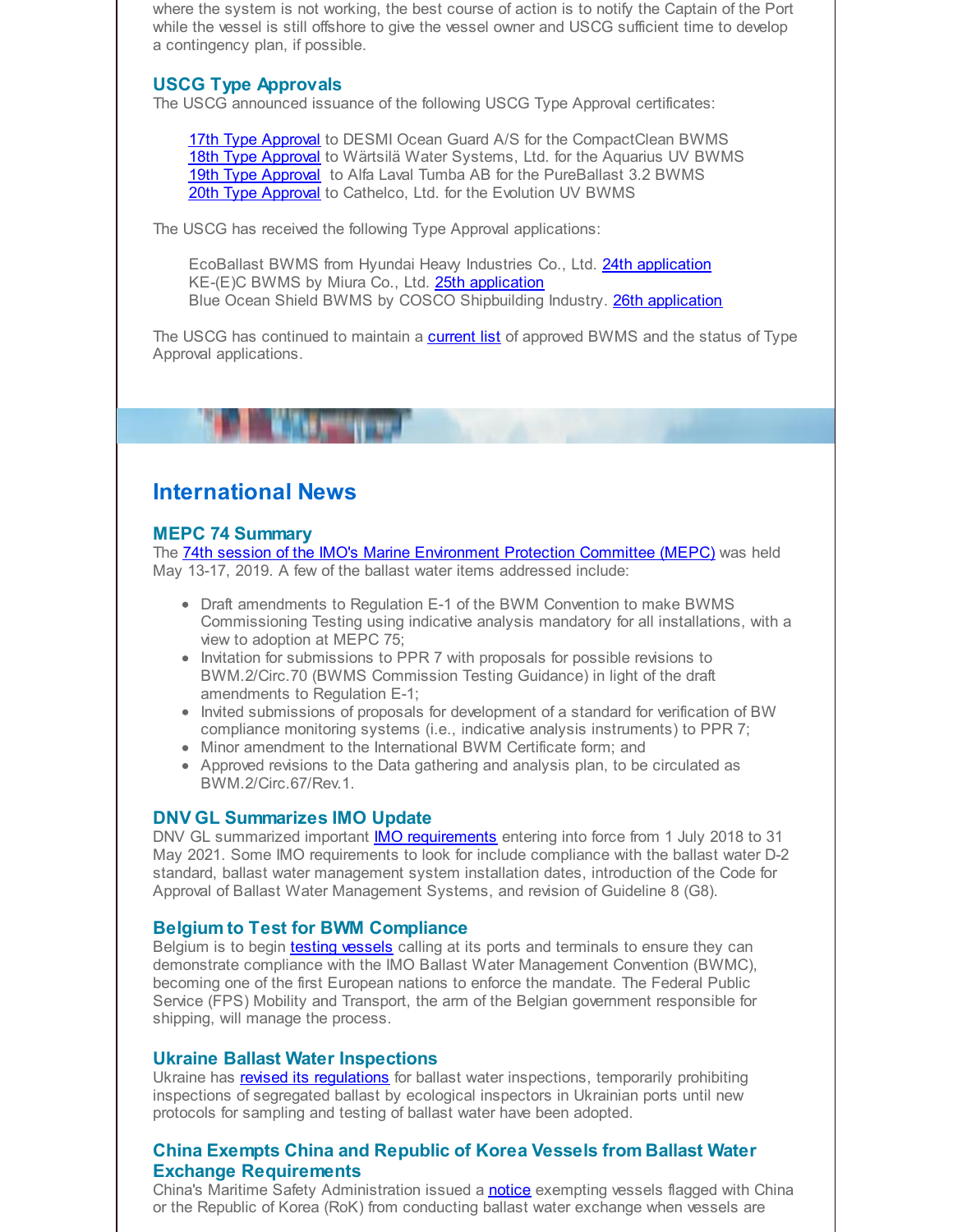trading between China and the RoK. The notice is based on the **IMO Circular Letter** [BWM.2/Circ.63.](http://r20.rs6.net/tn.jsp?f=001obKBz4J7XbEJUJ5Ck_RjSesS5e4OjAGq2TXvL6vR-qVl35QEYfQQoGQ04oaiqG96pG-Q8g8sJeilfCywvza2CgfP2Z0ko0pfyHmJ9BRD2LGD4nzneDlF8UIseoowu6OTnQFG2TQs5G6ECmfSrKLEFnW14_rcPp-N4oqy_Eofd5aSgDmCo3jwYUfqj5HNnlOCouFppPJRd77dYq77PJHgvwAoI5Fouggya3PjWFvG_LSYbKOnuyQk-f1ycvj0oLSNw-IUR7MQrHMVqSIs7Hrs3MVk2MThrIXn2Td40LZgKY9v2Ba7QMcHxL1n-tC6tnhxMl5Xcq8hO_LY3nPkoAofBuhuXYnH-8nF-TxovgIOKJKc5WFuuuDQNydlwerIKCilaEZthWi-YMECjSfzceUNY72yyJ3Qh2vqkX2z9g6Fe5BtorplXvgRjjWZx9CKYY14T46xLa3DmwUf16RXWh7FrTaiA8bBzS-ltca3PgIX3Ksj8J3riueYq3GqJ7z1Myqis6izJfrPfFuhXLVZggdkceOFVsIHF8Yc5fH9DhKVh6g=&c=&ch=)

#### **Canada Proposed New Documentation and BWM Discharge Standards**

Transport Canada **proposed ballast water [regulations](http://r20.rs6.net/tn.jsp?f=001obKBz4J7XbEJUJ5Ck_RjSesS5e4OjAGq2TXvL6vR-qVl35QEYfQQoGQ04oaiqG96O1wf2pcVTmf1WzWhNvEDbmnRPP4hwhF4ey10Wiyqmy0eTMjvKtnDvQlUgXtZsNWoIDC2u8VJP3qwf7Ocwqp2CpAulP8UBHaysjdWXoRjedLa2aI0RHBX9NcoYbrmG_GZn-CbdbWql_nTiOVhpoe8cfs0XLcB8bMhRBLRGIoJWaY1MLOqXiJcPOkPD9TnyhgA2jb4eQJ6xSUh9N94hNYqki2PVEqoXPqQmURBpFl1FYITUvEEQE4KcwGrt5Eeh-SRzRMTnASIph4F3xnlqEXdEPMWv6LzKX-OvEzYmCMzOzL6NZEdk6GQb6yPpWJCxcsJD9GOqOUlZZA=&c=&ch=)** to implement new documentation and ballast water discharge standards applicable to Canadian flagged vessels and vessels in Canadian jurisdiction by 2024.

# **Scientific News**

#### **Duke University Study**

In a large **[survey](http://r20.rs6.net/tn.jsp?f=001obKBz4J7XbEJUJ5Ck_RjSesS5e4OjAGq2TXvL6vR-qVl35QEYfQQoGQ04oaiqG96P1LBT8N__vDcB_uunBprUwnzoKCanLv1yw39veQKwRy76WZhBPkx7NUnz-xMnV_82KYyVYCakbynEOxktj7cuhEJea--AJ4fX32vcfv7METP8Cplwo4Q4auXzyM7s4I4Qz6O-2AuW5Gc0y69Qhit-O5lbJUd9ly_BLA2LgfAAxHouaVg4q9Ltao_6J7aMSlZfZRBpM_LpbdoRldpcsVT4pA1NBsJaIqxb720kHCTgOLJcp5IvV3DwxkIEVYfZJ2Vw13PqSjpyJeKDkTbm0iBI-U_CzlQLx_zwif4XlXPs30AJzot1boMCRl66TZvRXmrixrFq95LBH9iS3BpGPFdmVDc5dTLXuuf&c=&ch=)** of ballast water and harbor water, scientists from Duke University used advances in DNA sequencing technology to provide a snapshot of the entire community of organisms. With this information, scientists can accurately identify the source of the ballast water to help surveyors ensure regulations are being followed and harmful species are identified.



Maritime TV Ballast Water Report VIDA HD 1

In this #21 of the Maritime TV's Ballast Water Management Report, Steve Candito discusses the latest "Listening Session" on VIDA.

# **Ecochlor in the News**

Please contact Ecochlor at [sales@ecochlor.com](mailto:sales@ecochlor.com) to learn how the Ecochlor® BWMS can help your vessels achieve and maintain compliance with international ballast water regulations.

# **CONFERENCES, EXHIBITS AND PRESENTATIONS**

#### **InterManager BWM & Scrubber Conference** September 9, 2019 Speaker: Steve Candito, CEO

*Co-sponsored by BEMA*

# **London International Shipping Week**

September 9 - 13, 2019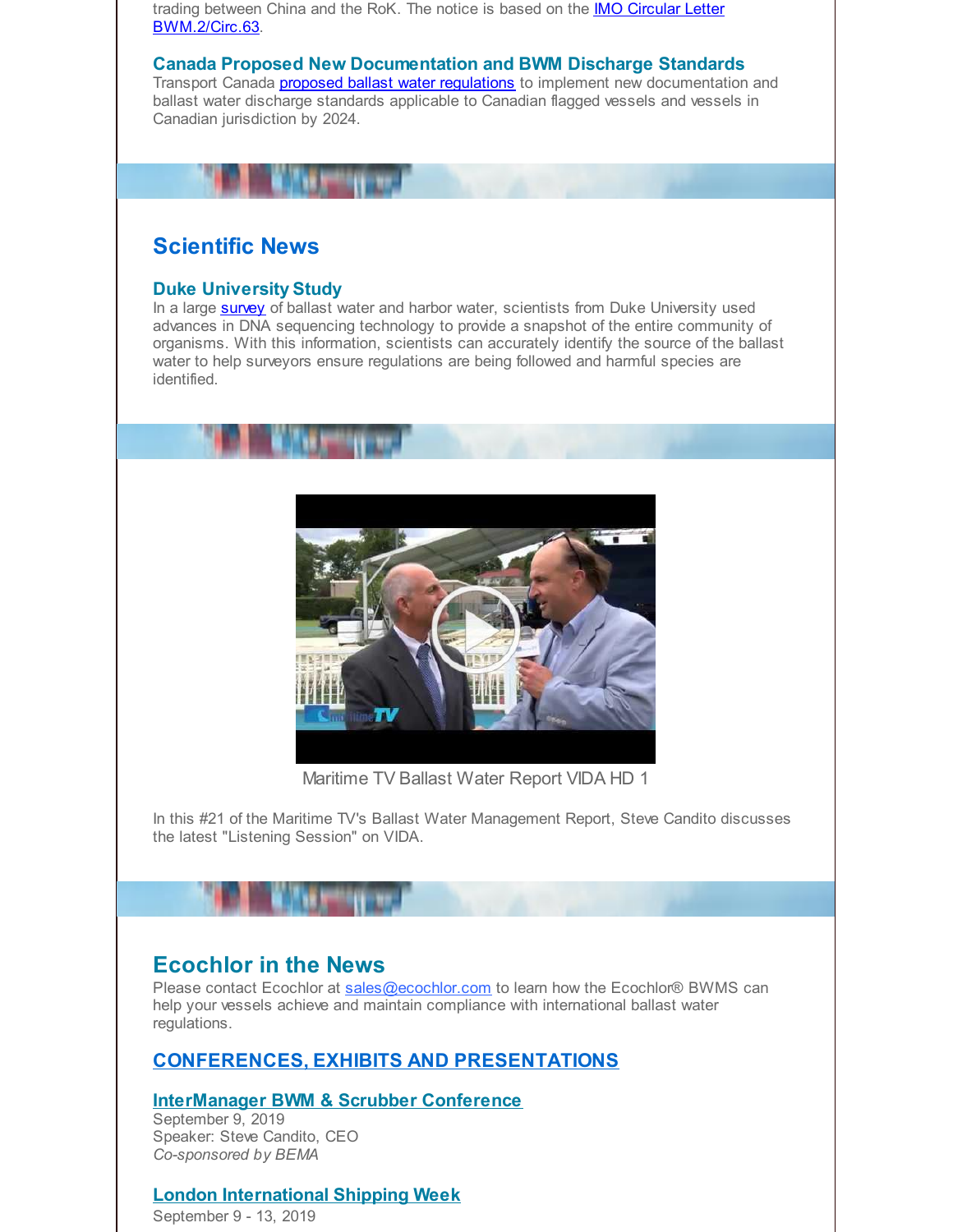Attending:

Steve [Candito](mailto:steve.candito@ecochlor.com), CEO Andrew [Marshall](mailto:andrew.marshall@ecochlor.com), VP of Business Development

# **PUBLISHED NEWS ARTICLES**

# **Tanker [Operator](http://r20.rs6.net/tn.jsp?f=001obKBz4J7XbEJUJ5Ck_RjSesS5e4OjAGq2TXvL6vR-qVl35QEYfQQoGQ04oaiqG96mlSZxIlbnJU8mIiGmAzjoiDGVu5o1kRr3NesPmKcWQ81El4TSJdl7yP1pqpB_pvVdA5m_6PLK_l5ORNrW2uIN5uW-wjZI7lSCx2_FVTYXrxD9BjonknV0aWo66DUYokrofU31j1EimymZVwYJa5TAFjTHhCSSg4VCuv6NDEQiL7t-f6Eg4zTKDrwsjSXDYDsjueBKdPDU6IEdmAp6an3Bgmt97Gs6P9LUTREe-i4my9P0vSv9dygh6k7EJs1_NShCFn7EgKO-R4T7vSsBWTrVX-qRafGWWEBNZ1hBLqIl_uanyqtmqtbsCGA2Eygqpiv&c=&ch=)**

May/June Issue 2019



In the article, *Ecochlor - Getting ahead of the crowd*, Tanker Operator magazine spoke with CEO Steve Candito about how the company is dealing with the significant increase in orders and other concerns facing a BWMS manufacturer, recent installations, Ecochlor superior service commitment to their clients and professional support toward the growth of BEMA in the industry. Read the interview **[click](http://r20.rs6.net/tn.jsp?f=001obKBz4J7XbEJUJ5Ck_RjSesS5e4OjAGq2TXvL6vR-qVl35QEYfQQoGQ04oaiqG96qAtMSWnAhvnvqoEWAXhDBzoWlCB2DPDI4dntfz4taOWaXiRoeE1R01X2YYp_QVf6u1VkRnwAaxXDm98zXBsxSEwcCOusTL5F0m6vnaJ8osiQpIQzD-inb3d_RcVAtshKujawHQeJeFZnN5ejiPzHrV5v5ywJR68JgsoYRHv1uDN1JBH604gM6xx6cYnkWqym&c=&ch=) here**.

# **Maritime [Reporter](http://r20.rs6.net/tn.jsp?f=001obKBz4J7XbEJUJ5Ck_RjSesS5e4OjAGq2TXvL6vR-qVl35QEYfQQoGQ04oaiqG96D2l1u3_dKtVBT3obFUTUGk6CRN3ymoJR8i6fTsmtK74p-cfiVMeZLfLN_Ds3tTGwFKnYh5AED-GXQ-S57ykCrep4wjiDlK4cOKVC8kM_-63t5SCLVTQdzz2b6khGGMkLHkktt0pJv5hIZKCgQgDWq0DBJlUaSoARmT6DoX2Xo6qA0V4iN11bcJsyi6z39Bmy3u1k-xIhaxAMVQEYJskb9BLThgvrZX3bgU3vaQ9r8MIIrlOip5r-YAj_7eCN3_Mtz7esUrzQXb19ug9j_eZGfzYI8wZIidBkzyCREiJIRT_u6dyEcw10sd8gFDNQuOXS&c=&ch=)**

May Issue 2019 **MARITIMF** 

REPORTER

**EXHAUST** 



With reliability of BWMS a growing problem among shipowners, Ecochlor's VP of Operations Pete Thompson addresses specific steps that the engineering department has taken to ensure the Ecochlor BWMS would hold up to their strict durability and endurance standards. To read these articles **[click](http://r20.rs6.net/tn.jsp?f=001obKBz4J7XbEJUJ5Ck_RjSesS5e4OjAGq2TXvL6vR-qVl35QEYfQQoGQ04oaiqG96aFU5AQHdF9iIR028d4UyUZJHKJsgxWMFrG0ynd8NHSomy8ZC2u5axeSvhdYmt2H-XXJEFnzJ4uTA2u2ivt2H16mz7WxoVkvhbYVqol_cKPb2iI2PiVkN9cCiKs127joaQgBQHnVKzg5617b3azIRPZJ5lSp6ISTE3mVjXAOCNwdkeRo3AR5An9MncpcgdZXp&c=&ch=) here.** 

# **Ballast Water Treatment [Technology](http://r20.rs6.net/tn.jsp?f=001obKBz4J7XbEJUJ5Ck_RjSesS5e4OjAGq2TXvL6vR-qVl35QEYfQQoGQ04oaiqG96ek9TE4hwxSyzKvshmj9bAB8Beb9viLIpGV6WIrcPGNft4oljitjUMhDfgGAns1zD-ZMqITcXQIV0z6LR5iA-xvFC0DyiLRlm5T9u8zAPohTjjyp3Rz5LPM84iE_wph6UcRZ3WW1E0vACHxnE5e5rZjqLUjMmuNWrgu4cRIeTXy4myODtaQ1iVMrFaabBTQYIcc2H1jbvm6iT5kQ9HZbg4ox45PmGMsMJN1Lvm4fGQQ4clHE-memkcLSt9sqJ3BZw7XzYH4s6EyjTbQYhr7ApV5GPJC51GCAhUsXATrAALzfKu4Rrz9aCs62IA4c1503QjNlJ5OEPzb0hmaMRO9ZDBazNrNzoYc5zH-53Uwapc7Qk_7QqOHN6E1yQZfKCTHVV&c=&ch=) Guide**

May Issue, 2019

#### **How to approach a fleet-wide BWMS retrofit**

Scorpio Tankers chose engineering firm Choice Ballast Solution to assist them with 55 retrofits with the Ecochlor BWMS. Learn more about the installations of the first two sister ships, the *STI Duchessa* and *STI Opera,* both were installed in China within five days of each other in early 2019. To read the full article click [here](http://r20.rs6.net/tn.jsp?f=001obKBz4J7XbEJUJ5Ck_RjSesS5e4OjAGq2TXvL6vR-qVl35QEYfQQoGQ04oaiqG96ek9TE4hwxSyzKvshmj9bAB8Beb9viLIpGV6WIrcPGNft4oljitjUMhDfgGAns1zD-ZMqITcXQIV0z6LR5iA-xvFC0DyiLRlm5T9u8zAPohTjjyp3Rz5LPM84iE_wph6UcRZ3WW1E0vACHxnE5e5rZjqLUjMmuNWrgu4cRIeTXy4myODtaQ1iVMrFaabBTQYIcc2H1jbvm6iT5kQ9HZbg4ox45PmGMsMJN1Lvm4fGQQ4clHE-memkcLSt9sqJ3BZw7XzYH4s6EyjTbQYhr7ApV5GPJC51GCAhUsXATrAALzfKu4Rrz9aCs62IA4c1503QjNlJ5OEPzb0hmaMRO9ZDBazNrNzoYc5zH-53Uwapc7Qk_7QqOHN6E1yQZfKCTHVV&c=&ch=).

# **[Elnavi](http://r20.rs6.net/tn.jsp?f=001obKBz4J7XbEJUJ5Ck_RjSesS5e4OjAGq2TXvL6vR-qVl35QEYfQQoGQ04oaiqG96UDndYljvLl64ZgHZktTzuWXPSvo_hXcWr5wPMZ6yj296oJzKtsCti-zv7T7VfUuIHpCb9BIlE844hQiXfH5CmELuboB2pYncI1aaXunvJYpgWKe_yBwbzzVX1wMnABUAJp2nExiUH98aVmbOdiVJuKrDVci6DVXjkHw7p7iPpoq-HOuU0V0V6JTUvFQfdBYnNXdq1rvdjX9Rtd2M6leBYLp19kyu-bCXFdkQgvb2Wzo81N8-H7cgcGAw9uAXVnJk&c=&ch=)**

May Issue, 2019



#### **Ecochlor Maintains Leadership Role in Ballast Water Management**

Interview of Tom Perlich by Elnavi maritime magazine. Read the entire interview [here](http://r20.rs6.net/tn.jsp?f=001obKBz4J7XbEJUJ5Ck_RjSesS5e4OjAGq2TXvL6vR-qVl35QEYfQQoGQ04oaiqG96XcYkYiCYK2Wkp1ok-99d-k_sXI8j536hni3JpdWnH5WGrCNAU8X27aR0MDKIpAeGqYFEZ_M5qaGeyFTbl8peSt45TkwHMp-szJ-GmVgB8TJPE25XLas03pHM2byqB2u8MCMV7B5ShdR7SMxe1xHJ4INoXcHMcx94y6yFcSXD3myiAhRxp1yh54fbYkFiSe5q&c=&ch=).